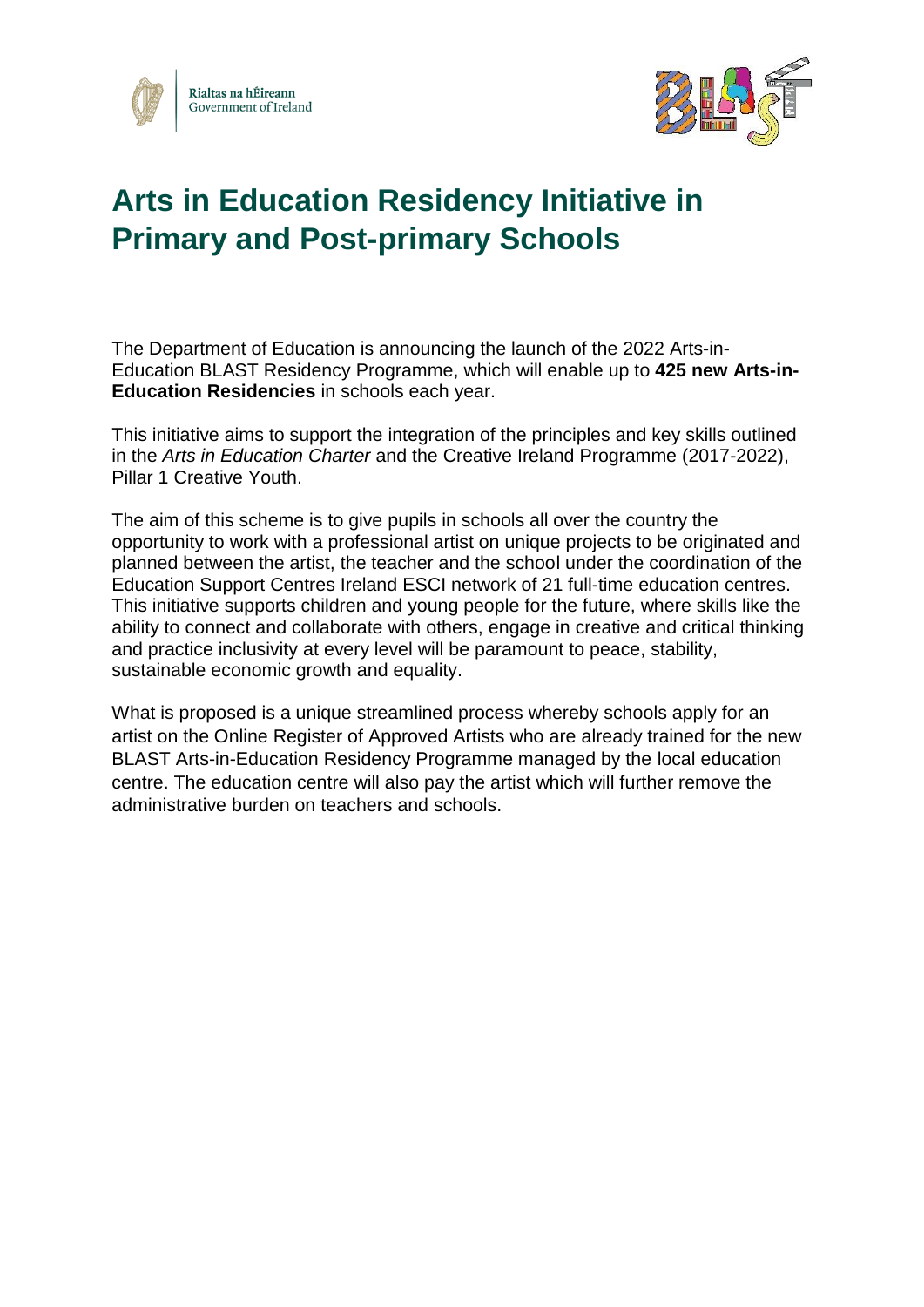## **How will this BLAST Residency initiative work?**

#### **The Education Centre:**

While the programme will be nationally co-ordinated by the Arts in Education administrative base located at the Education Centre, Tralee, Schools will apply for a BLAST Arts-in-Education Residency to the full-time education centre in their area, based on the Online Register of Approved Artists. The register of approved artists in each education centre will be arranged by artist and discipline, include relevant required and approved training experience, examples of previous work and examples of relevant or related experience in an educational and community context.

In excess of 300 artists are currently trained and registered on the Online Register of Approved Artists managed by the education centre network nationally. All artists will have submitted their Child Safeguarding Best Practice Policy (to include Child Safeguarding Statement) and their Certificate of completion of the Children First Training module to the education centre.

What is proposed is a unique streamlined process when schools apply for an artist under the new BLAST Arts-in-Education Residency Programme. The education centre will also arrange for payment of the artist, which will further remove the administrative burden on teachers and schools.

#### **Garda vetting:**

Garda vetting for artists for successful school applications will be organised with the individual artist by the education centre in collaboration with the school**.** Schools may separately (if they wish) request the artist to apply for Garda vetting specifically to work in their school.

### **The Artists:**

Artists from any artistic discipline who have been trained in partnership working with schools will be registered with each of the 21 full-time ESCI centres. Artistic disciplines include visual arts, crafts, music, dance, drama, literature and film. Creative disciplines will be expanded as the residency programme develops over the next number of years.

The artists on the Register of Approved Artists will have been previously trained and have engaged in school residencies under the Teacher-Artist Partnership CPD and Residency initiative or the Arts in Junior Cycle Programme which are both approved and led by the Department of Education.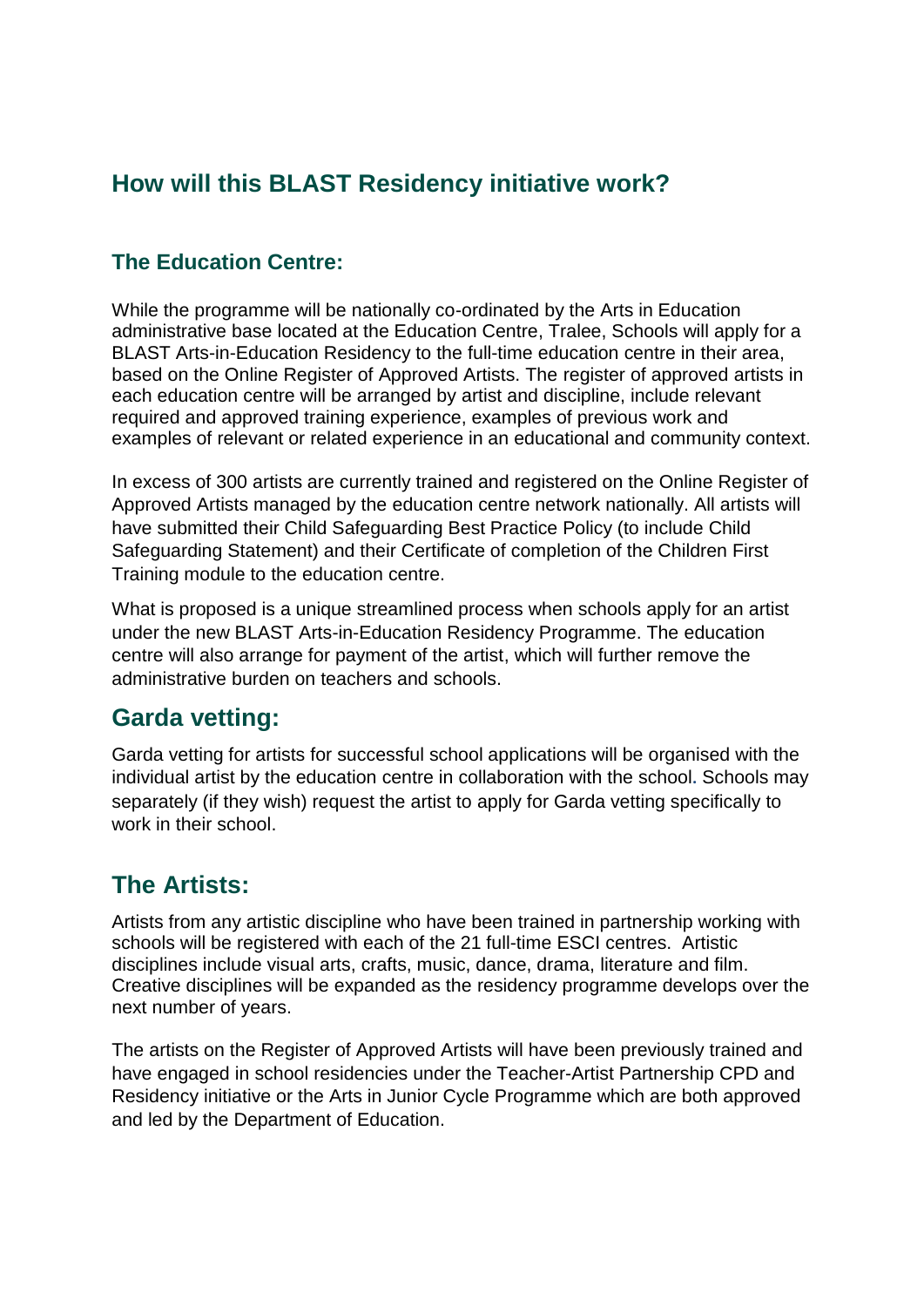# **The School:**

The schools must be in the catchment of the local full-time education centre. Schools may submit only one application. Schools should make their own selection of artists on the Approved Register, based on CVs/examples of recent work, training and recommendations. Inclusion of artists on the Approved Register is based on training in the education centre (TAP) in addition to suitability/artistic qualification etc. and has taken place in advance to ensure the selected artist satisfies school policies in relation to engagement of external personnel.

Once a school is approved for the scheme, the school has a commitment to the artist, who will have earmarked that time for the project and could potentially turn down other work at the times scheduled to work with the school.

### **This initiative encourages:**

- Schools, primary and post-primary, that have not recently had an opportunity to participate in such creative initiatives to apply.
- Schools supporting inclusion and enhanced arts-in-education engagement with students from disadvantaged backgrounds and students with special educational needs to apply.
- Schools that have a track record in teacher-artist partnership working in the classroom and school to apply.
- A whole-school commitment to the project, but it is not a requirement that all classes work with the artist
- Projects should have regard to the relevant school curricula where appropriate and have a focus on process.

# **BLAST Arts-in-Education Residency funding:**

The artist's fee is €1,000 per residency. This is funded by the Department of Education via each education centre. The education centre will pay the artist in accordance with agreed guidelines after the artist and teacher/school evaluations have been submitted and received. In certain instances, this may include the payment of two instalments of €500 with agreement.

The artist will be funded for 20 contact hours, including 6 hours planning/development/review time. Participating schools must pay for materials associated with the project and also for documentation of the project through photographs etc. and any other costs involved including insurance costs. Funded residencies can be delivered throughout the academic year commencing in October in the year the residency was approved.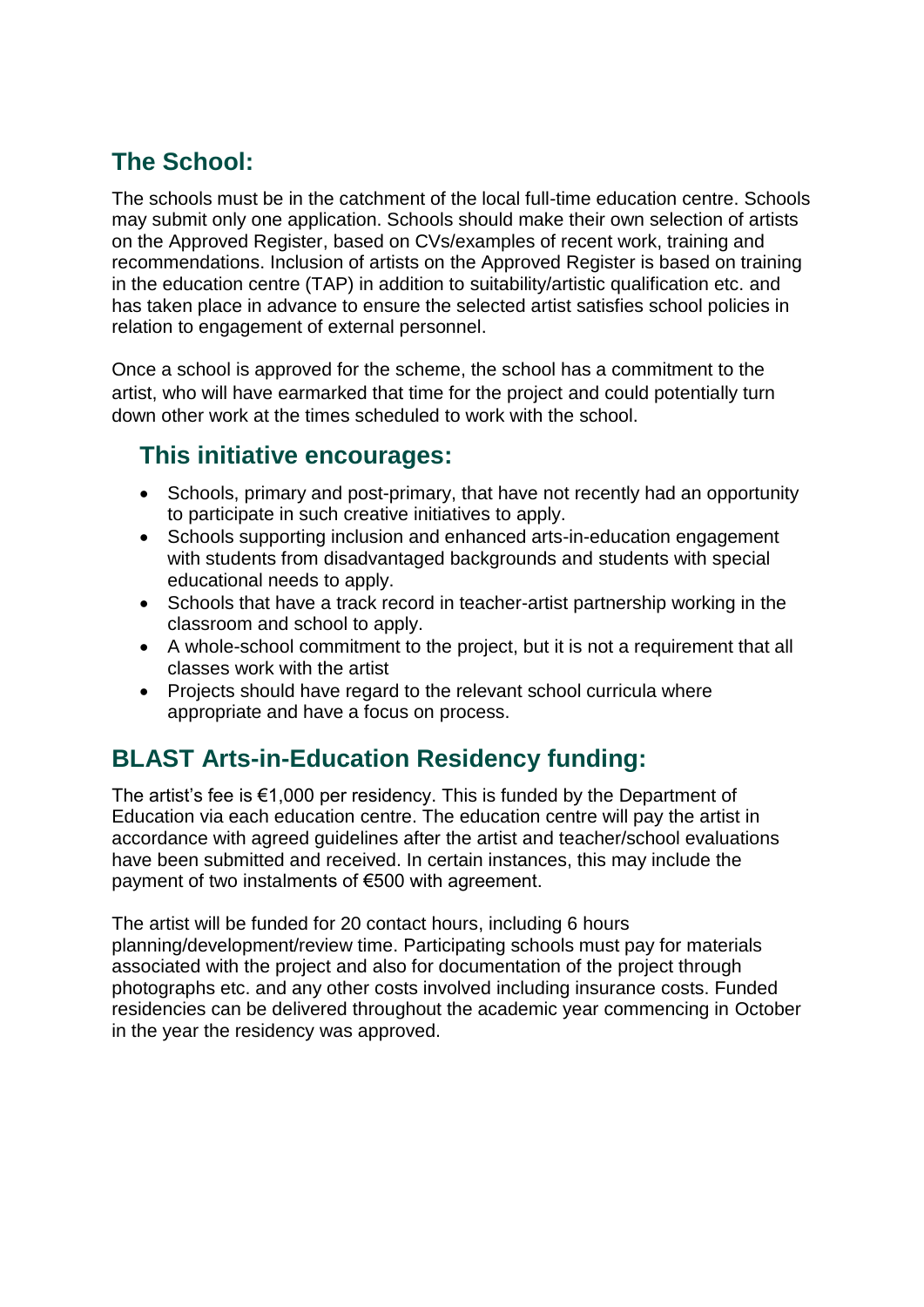Schools must acknowledge the Department of Education and the local education centre in all publicity relating to the project.

#### **Successful applications:**

Successful schools will be required to sign a short contract with their local education centre accepting the terms of the BLAST Arts-in-Education Residency Programme prior to the commencement of the residency. Successful residencies should not be started until official written notification to proceed has been received from the education centre and once Garda vetting has been completed and this has been communicated to the school.

It is a specific condition of this residency programme that a teacher works closely and collaborates with the artist to plan the learning experience and is present at all times with the artist while working with students in the school and to enhance further teacher-artist partnership. Schools will be responsible for ensuring the residency complies with Public Health advice relevant at the time of the project.

#### **Evaluation:**

The education centre will put in place the necessary evaluation for Arts-in-Education Residencies. This will include a school visit, completion and return of the Teacher/School Feedback Form and the Artist Feedback Form. The second instalment of the artist fee will be paid following the submission of the final reports.

Any images submitted by the school either in reports or on completing the project may be used to promote the scheme through print and other media including social media. It is therefore important that the schools have permission for the use of such images, noting in the consent forms that they will be used for this purpose, and only send images to the education centre once parental consent has been obtained.

#### **Guidelines for Application:**

A note on COVID-19 related Public Health Guidance: Schools should base proposals on the best public health advice and guidance available at the time of application.

#### **Completed applications must include**

- A completed application form
- A written proposal for the project indicating the aims of the project, the theme, materials, processes, anticipated outcomes, deliverability, number of contact hours and number of classes and pupils that will participate in the project.
- Please also indicate the planned time-frame schedule and planned method of documentation for the project.